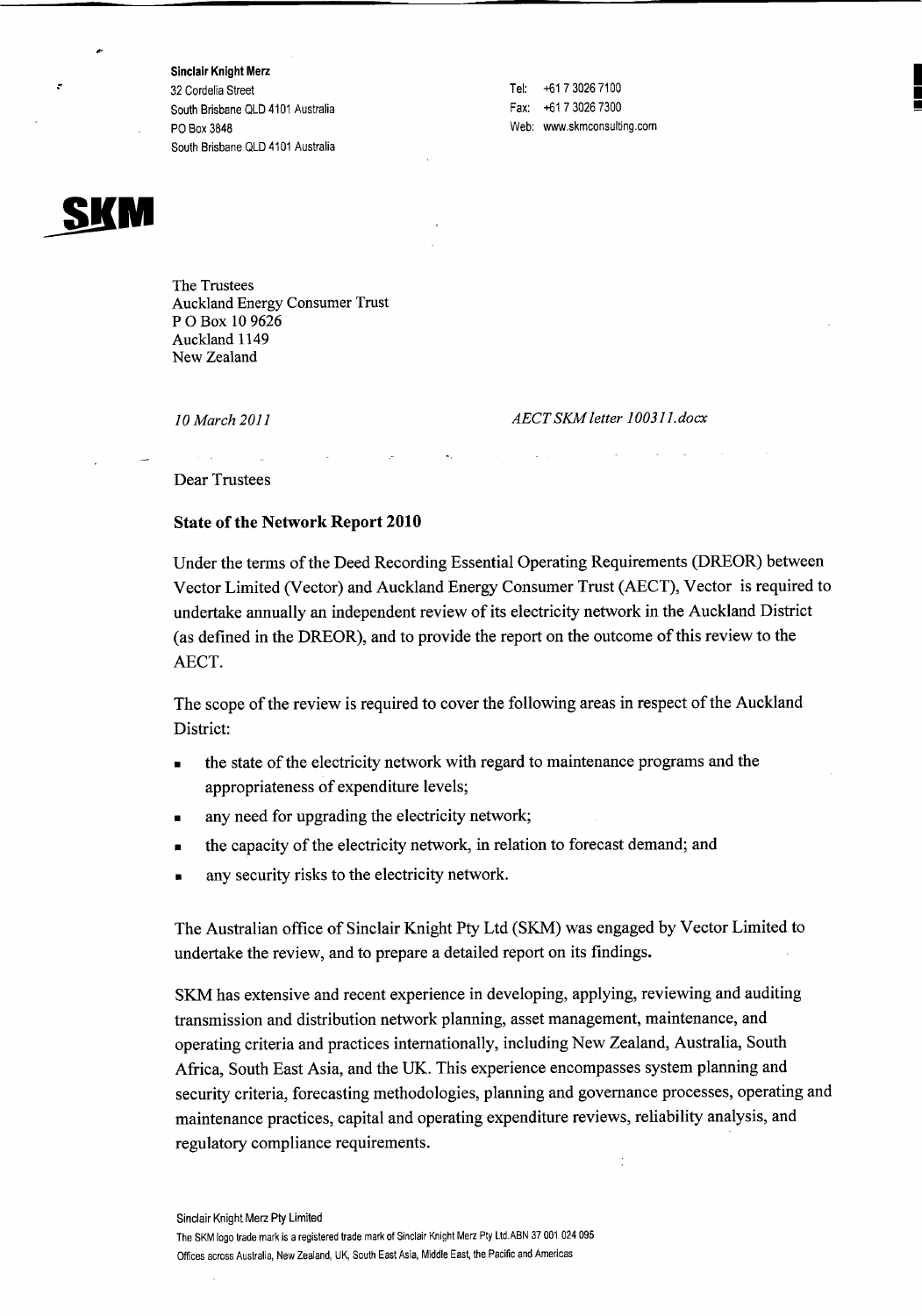Auckland Electricity Networks Trust State of the Network Report 2010 23 November 2010

## SIMCLAIR KHIGHT **SÜ**

The 2010 State of the Network Review was conducted primarily by Mr Cliff Jones of SKM's Power and Energy Business Unit, Brisbane (Aust.), with the assistance of various SKM technical specialists. Mr Jones has approximately 30 years engineering and management experience with a number of Australian electricity distribution companies, and approximately 12 years consulting experience in the benchmarking and performance assessment of transmission and distribution companies in various countries, including New Zealand.

The key findings and conclusions of the State of the Network Report, 2010 can be summarised as follows:

- Vector has a well developed and comprehensive approach to asset management of its electricity infrastructure assets. The plans, processes documentation and asset management strategies are consistent with those of leading Australian utilities.
- Vector's asset management planning documentation is comprehensive both by NZ standards and also in comparison with peer utilities in Australia. We would describe these as reflecting leading industry practice.
- It is appropriate and prudent of Vector to be independently studying and evaluating strategically the potential impacts of new and emerging technologies, including "Smart Grids".
- Vector's Auckland electricity assets were found to be in good condition, and the assets as a whole appear well maintained in accordance with sound electricity industry practices;
- Vector's electricity assets are young by international standards, and the future budgetary provisions (over the next 5 - 10 years) for maintenance and refurbishment are appropriate;
- After reviewing the overall magnitude of proposed capital works funding for growth and augmentation works, and a sample of individual projects, it was found that Vector's processes for planning and implementing new capital works projects to upgrade the system are sound.
- Overall, SKM considers that Vector's security of supply and planning standards are appropriate, and consistent with customer expectations of quality and reliability of supply in a western industrialised country such as New Zealand.
- Vector's security of supply and planning standards are similar to those currently in use in the Eastern States of Australia (although these are in themselves different from each other).
- The reliability of supply of Vector's Auckland system, as measured by the international standards SAIDI (minutes off supply) and SAIFI (frequency of interruptions) compares very favourably with peer Australian utilities. SAIDI (minutes off supply) is the second